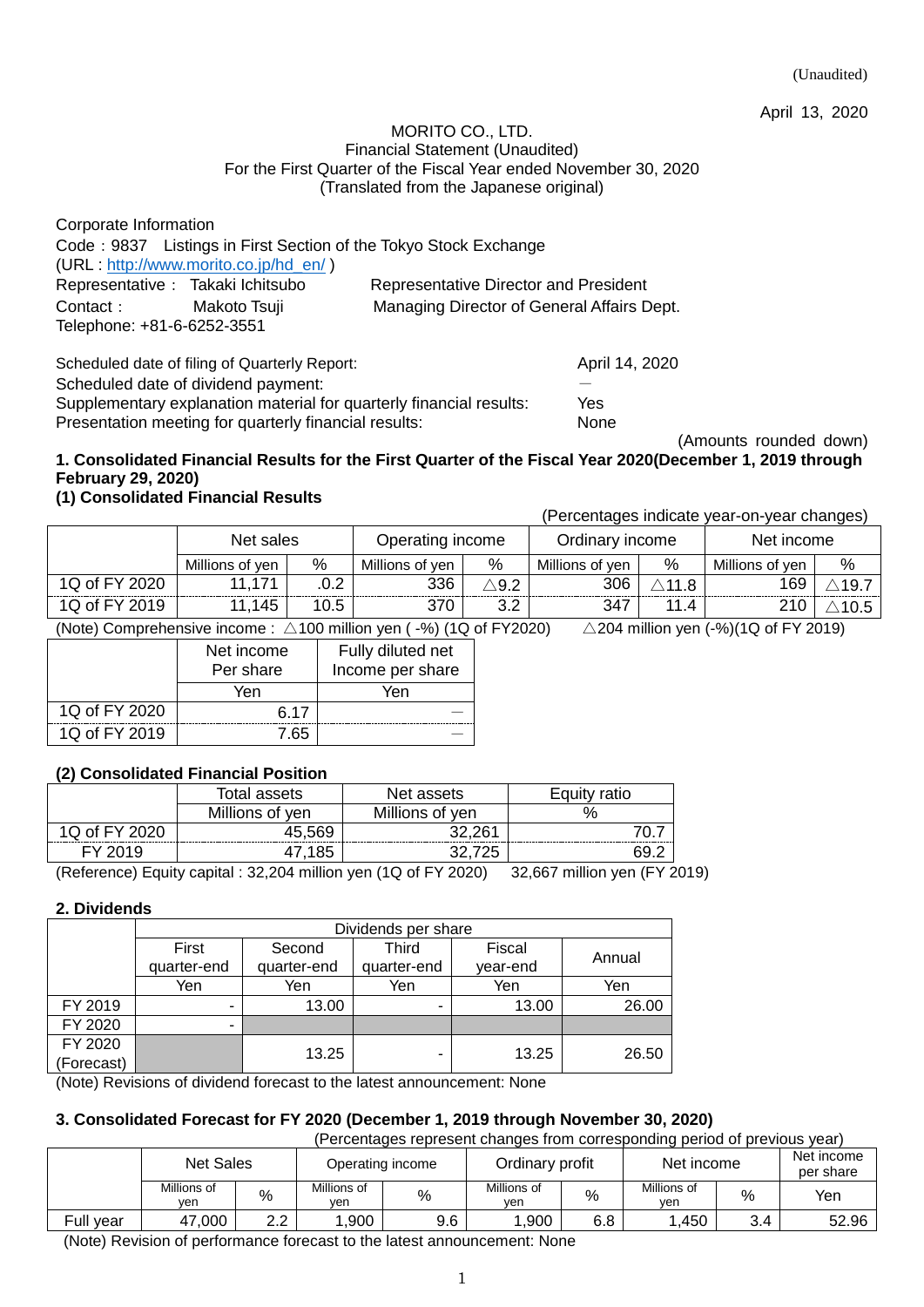\*Notes

- (1) Changes of important subsidiaries during the period (changes of specific subsidiaries in accordance with changes in the scope of consolidation) : None Newly included : None
	- Extended company : None
- (2) Adoption of special accounting treatment for preparing quarterly consolidated financial statements: None

(3) Changes in accounting policies and changes or restatement of accounting estimates

- (i) Changes in accounting policies caused by revision of accounting standards: Yes
- (ii) Changes in accounting policies other than (i): None
- (iii) Changes in accounting estimates: None
- (iv) Restatements: None

(4) Number of outstanding shares (common shares)

(i) Number of outstanding shares, including treasury shares at end of period:

|      | 30,800,000 shares                                             | (as of February 28, 2020) |
|------|---------------------------------------------------------------|---------------------------|
|      | 30,800,000 shares                                             | (as of November 30, 2019) |
| (ii) | Number of shares of treasury stock at end of period:          |                           |
|      | 3, 420, 060 shares                                            | (as of February 28, 2020) |
|      | 3, 420, 060 shares                                            | (as of November 30, 2019) |
|      | (iii) Average outstanding number of shares during the period: |                           |
|      | 27,379,940 shares                                             | (the 1Q of FY2020)        |
|      | 27,509,367 shares                                             | (the 1Q of FY2019)        |

\*This quarterly financial summary does not need to undergo an audit.

\*Disclosure and other special notes regarding performance forecasts

The forecast in this quarterly statement is based on information available to management as of the date on which these performance-related figures were disclosed, and various factors may cause actual results to differ from these forecasts. For issues to keep in mind when using the forecasts and criteria conditioned upon the forecasts, please refer to "1. Qualitative Information for the Period under Review (2) Outlook for the next fiscal year" on page 5.

We have also introduced "Stock Granting Trust (J-ESOP)" and "Board Incentive Plan (BIP)". Consequently, the shares held by Trust and Custody Service Bank, ltd. and The Master Trust Bank of Japan, ltd. are included in the treasury stock.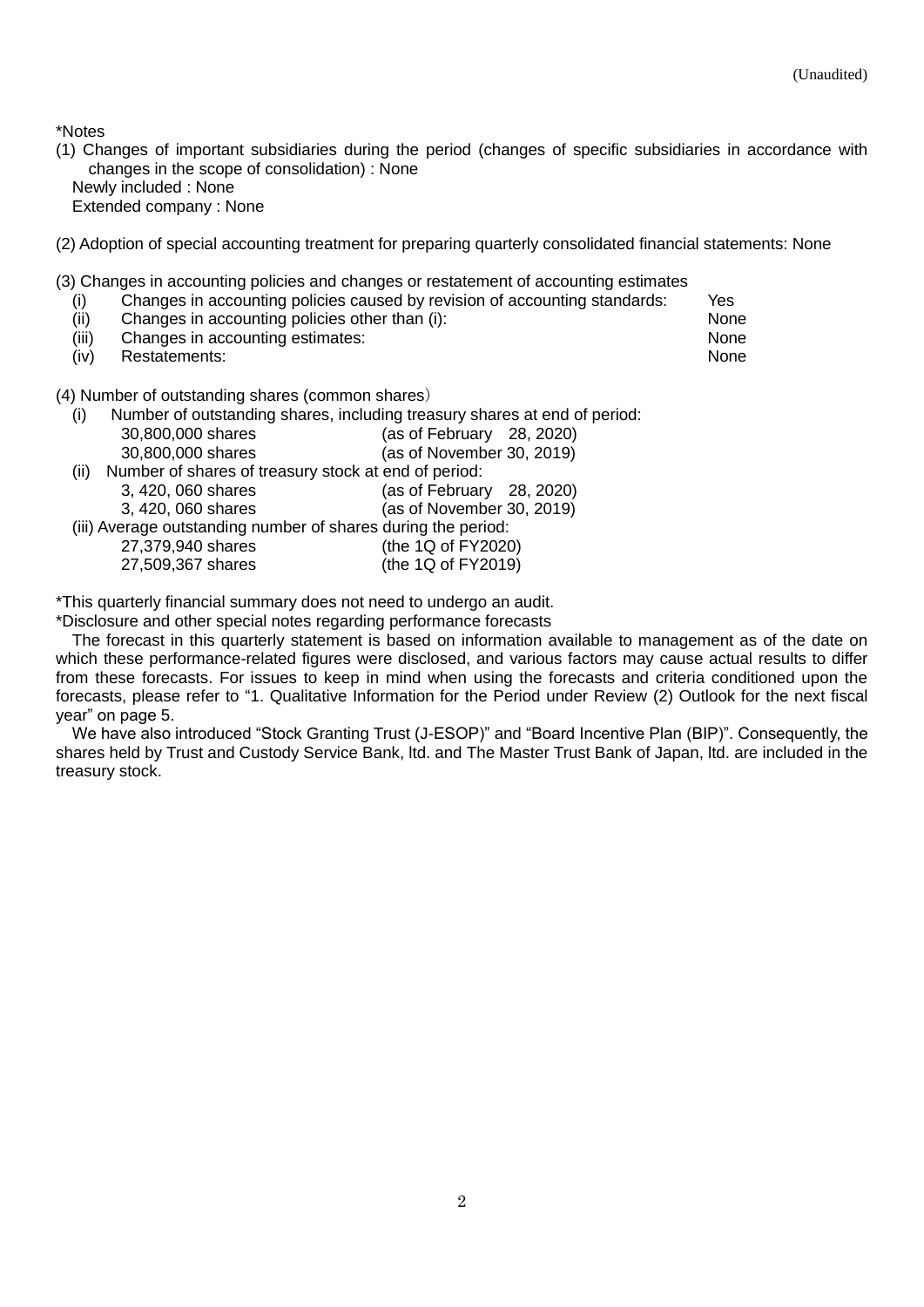## Index

| (2) Forecast of Consolidated Business Results and other Forward-looking Information 5        |  |
|----------------------------------------------------------------------------------------------|--|
|                                                                                              |  |
|                                                                                              |  |
| (2) Quarterly Consolidated Statements of Income and Consolidated Statements of Comprehensive |  |
|                                                                                              |  |
|                                                                                              |  |
|                                                                                              |  |
|                                                                                              |  |
|                                                                                              |  |
|                                                                                              |  |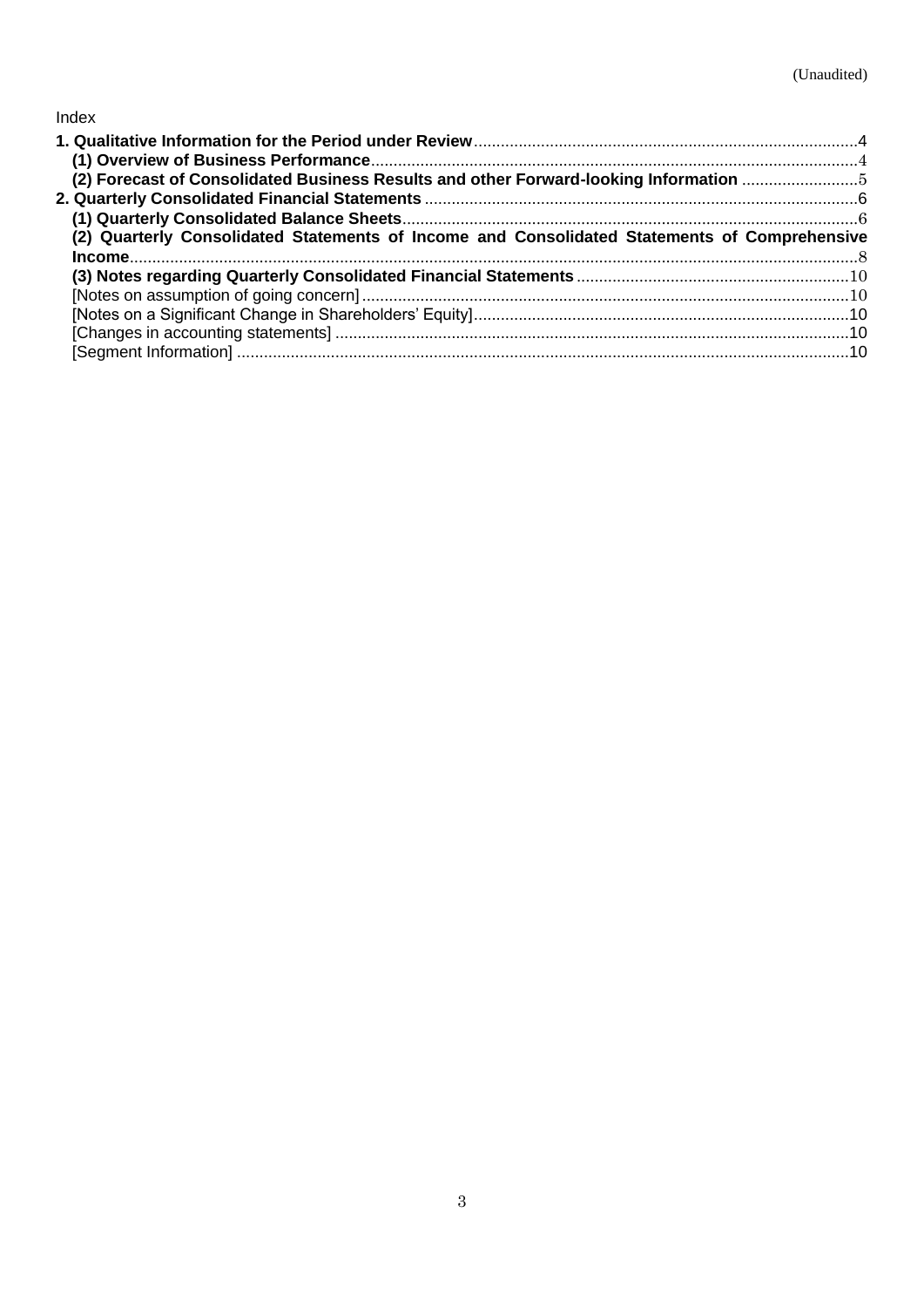## <span id="page-3-0"></span>**1. Qualitative Information for the Period under Review**

### <span id="page-3-1"></span>**(1) Overview of Business Performance**

In the first quarter (From 1<sup>st</sup> December, 2019 to 29<sup>th</sup> February, 2020) of the fiscal year ended November 30<sup>th</sup>, 2020 (From 1<sup>st</sup> December, 2019 to 30<sup>th</sup> November, 2020), the Japanese economy has continued modest recovery by improved employment rate and the income environment. However, due to the various problems such as the prolongation of the US-China trade issues, the Brexit effects and concerns over the global epidemic of the novel coronavirus, the global economy remains extremely uncertain.

In such circumstances, Morito Group who deals with apparel materials and consumer products has been pushing forward with the 8<sup>th</sup> mid-term management plan and aiming for continuous business growth by creating values new value for the Morito Group beyond the value-added our items, under the corporate vision of 『Create Morito's existence value, Realize"New Morito Group"』.

As a result, in the current quarterly performance reaches net sales ¥11,171 million (increased by 0.2% from a year earlier), operating income ¥336 million (decreased by 9.2% from a year earlier), ordinary income ¥306 million (decreased by 11.8 % from a year earlier), net income ¥169 million (decreased by 19.7 % from a year earlier).

The exchange rate used for the oversea subsidiaries' consolidated financial statement of the current quarter end as below:

|            | 1Q Oct-Dec      |
|------------|-----------------|
| USD        | 108.76 (112.91) |
| <b>EUR</b> | 120.32 (128.82) |
| RMB        | 15.44 (16.32)   |
| <b>HKD</b> | 13.90 (14.42)   |
| <b>TWD</b> | 3.57(3.66)      |
| <b>VND</b> | 0.0047(0.0048)  |
| <b>THB</b> | 3.59(3.44)      |
| <b>MXN</b> | 5.65(5.70)      |

## (Notes)

1. ( ) is the exchange rate of the  $1<sup>st</sup>$  quarter of FY2019.

Segment information as below

## [Japan]

As for the apparel division, sales of accessories for outdoor-related products increased, but sales of accessories for working wear and men's heavy clothing decreased.

In the consumer product division, sales of products for one dollar shop and the safety-related accessories for construction site, but sales of products related to shoes and automobile interior components decreased.

As a result, net sales were ¥7,902 million (decreased by 5.4% from a year earlier).

## [Asia]

As for the apparel division, sales of the accessories for Japanese apparel manufacturers in Shanghai decreased, but EU and the US apparel manufacturers in Hong Kong were decreased.

In the consumer product division, sales of accessories for video equipment in Thailand decreased, however sales of automobile interior component for Japanese auto makers in Shanghai increased.

As a result, net sales were ¥2,026 million (increased by 38.8% from a year earlier).

#### [Europe and the U.S.]

As for the apparel division, sales of the accessories in EU and the US decreased.

In the consumer product division, sales of automobile interior component for Japanese auto makers in EU and the US increased.

As a result, net sales were ¥1,242 million (decreased by 6.9% from a year earlier).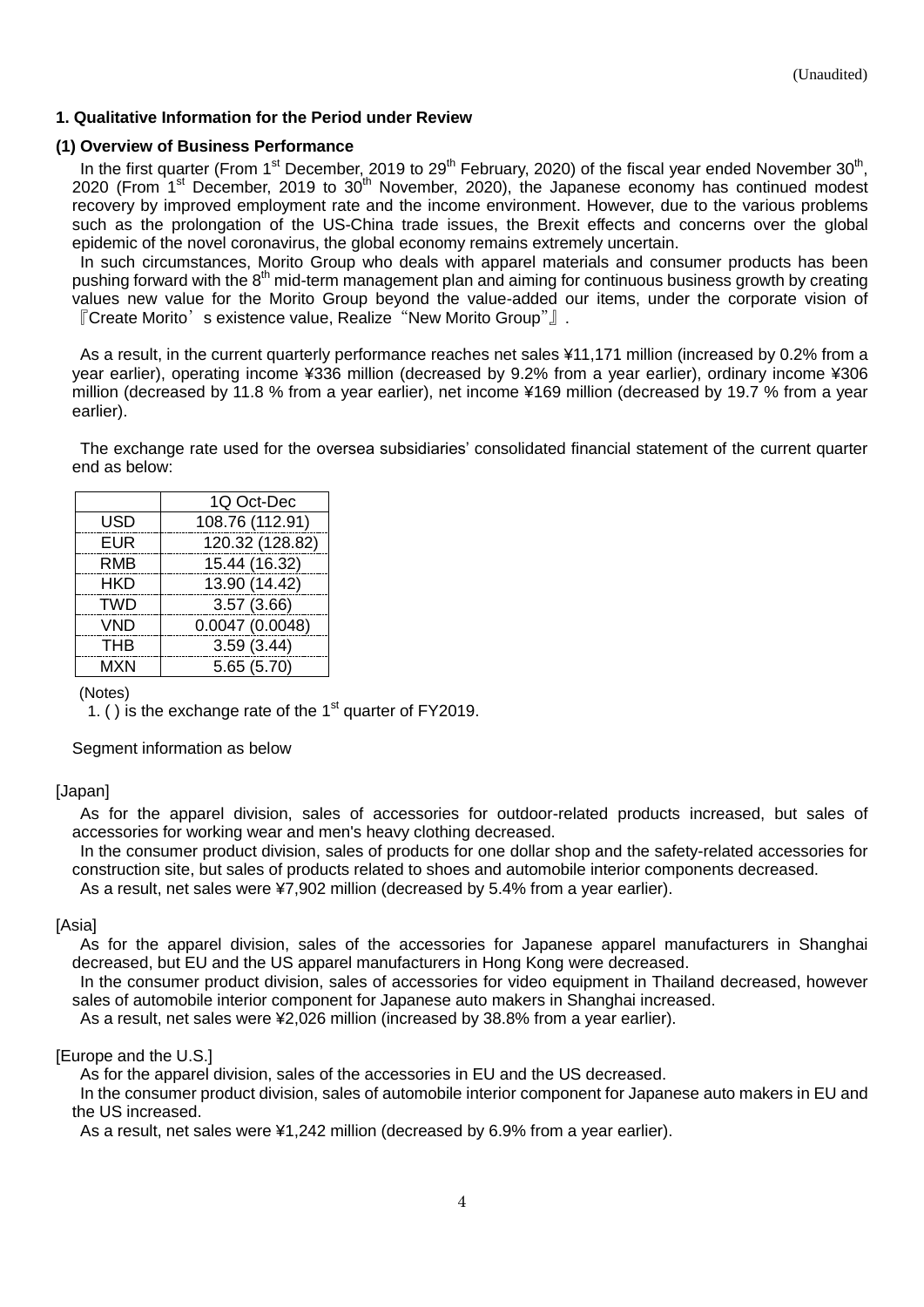#### <span id="page-4-0"></span>**(2) Forecast of Consolidated Business Results and other Forward-looking Information**

Currently, there has been no change in the consolidated forecast of FY2020 which was announced in 14<sup>th</sup> January, 2020. The impact on business results by the novel coronavirus is unclear. It will be disclosed promptly when it is clarified.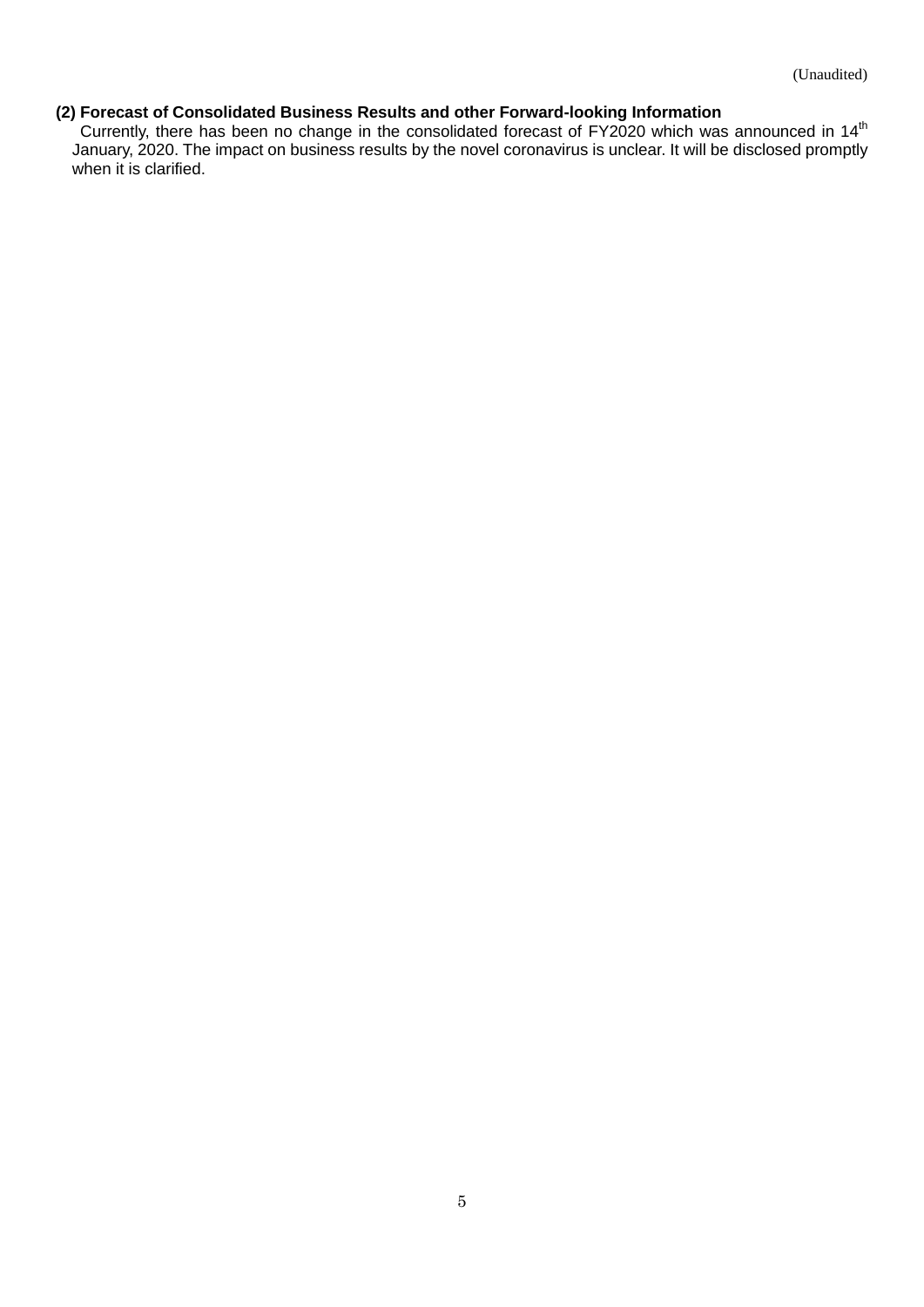## <span id="page-5-0"></span>**2. Quarterly Consolidated Financial Statements**

## <span id="page-5-1"></span>**(1) Quarterly Consolidated Balance Sheets**

|                                                      | FY 2019                   | FY 2020                  |
|------------------------------------------------------|---------------------------|--------------------------|
|                                                      | (As of November 30, 2019) | (As of Februry 29, 2020) |
|                                                      | Thousands of yen          | Thousands of yen         |
| <b>Assets</b>                                        |                           |                          |
| <b>Current assets</b>                                |                           |                          |
| Cash and deposits                                    | 9,716,355                 | 9,249,645                |
| Notes and accounts receivable                        | 11,773,061                | 11,149,535               |
| Inventory                                            | 5,083,679                 | 5,400,615                |
| Other current assets                                 | 1,115,458                 | 708,249                  |
| Allowance for doubtful accounts                      | $\triangle$ 30,645        | $\triangle$ 22,930       |
| Total current assets                                 | 27,657,908                | 26,485,115               |
| <b>Fixed assets</b>                                  |                           |                          |
| Tangible fixed assets                                |                           |                          |
| Land                                                 | 4,074,904                 | 4,075,779                |
| Other tangible fixed assets                          | 5,735,985                 | 6,020,319                |
| Total tangible fixed assets                          | 9,810,890                 | 10,096,098               |
| Intangible fixed assets                              |                           |                          |
| Goodwill                                             | 2,839,168                 | 2,810,822                |
| Other Intangible fixed assets                        | 1,154,248                 | 1,129,966                |
| Total intangible fixed assets                        | 3,993,417                 | 3,940,788                |
| Investments and other fixed assets                   |                           |                          |
| Investment securities                                | 4,396,289                 | 3,730,452                |
| Net defined benefit asset                            | 268,300                   | 268,162                  |
| Other fixed assets                                   | 1,120,508                 | 1,111,431                |
| Allowance for doubtful account                       | △67,253                   | $\triangle$ 67,259       |
| Total investments and other fixed assets             | 5,717,844                 | 5,042,787                |
| Total fixed assets                                   | 19,522,152                | 19,079,674               |
| Deferred assets                                      | 5,601                     | 4,551                    |
| <b>Total assets</b>                                  | 47,185,662                | 45,569,341               |
| Liabilities                                          |                           |                          |
| <b>Current liabilities</b>                           |                           |                          |
| Notes and accounts payable                           | 4,859,108                 | 4,841,007                |
| Short-term loans payable                             | 50,000                    | 50,000                   |
| Current portion of bonds                             | 400,000                   | 400,000                  |
| Current portion of long-term debt                    | 506,666                   | 530,000                  |
| Accrued tax payable                                  | 441,253                   | 168,329                  |
| Reserve for bonuses                                  | 229,983                   | 211,435                  |
| Reserve for director's bonuses                       | 71,595                    | 21,192                   |
| Other current liabilities                            |                           |                          |
| <b>Total current liabilities</b>                     | 2,333,488<br>8,892,095    | 1,723,072<br>7,945,036   |
| <b>Fixed liabilities</b>                             |                           |                          |
|                                                      | 200,000                   | 200,000                  |
| Bonds payable                                        |                           |                          |
| Long-term debt                                       | 2,674,590                 | 2,518,756                |
| Provision for retirement benefit by stock            | 31,824                    | 30,875                   |
| Provision for director's retirement benefit          | 57,249                    | 61,912                   |
| Provision for director's retirement benefit by stock | 56,428                    | 59,803                   |
| Provision for environmental measures                 | 19,360                    | 19,645                   |
| Net defined benefit liability                        | 892,694                   | 869,403                  |
| Other fixed liabilities                              | 1,635,921                 | 1,601,963                |
| <b>Total fixed liabilities</b>                       | 5,568,069                 | 5,362,360                |
| <b>Total liabilities</b>                             | 14,460,164                | 13,307,396               |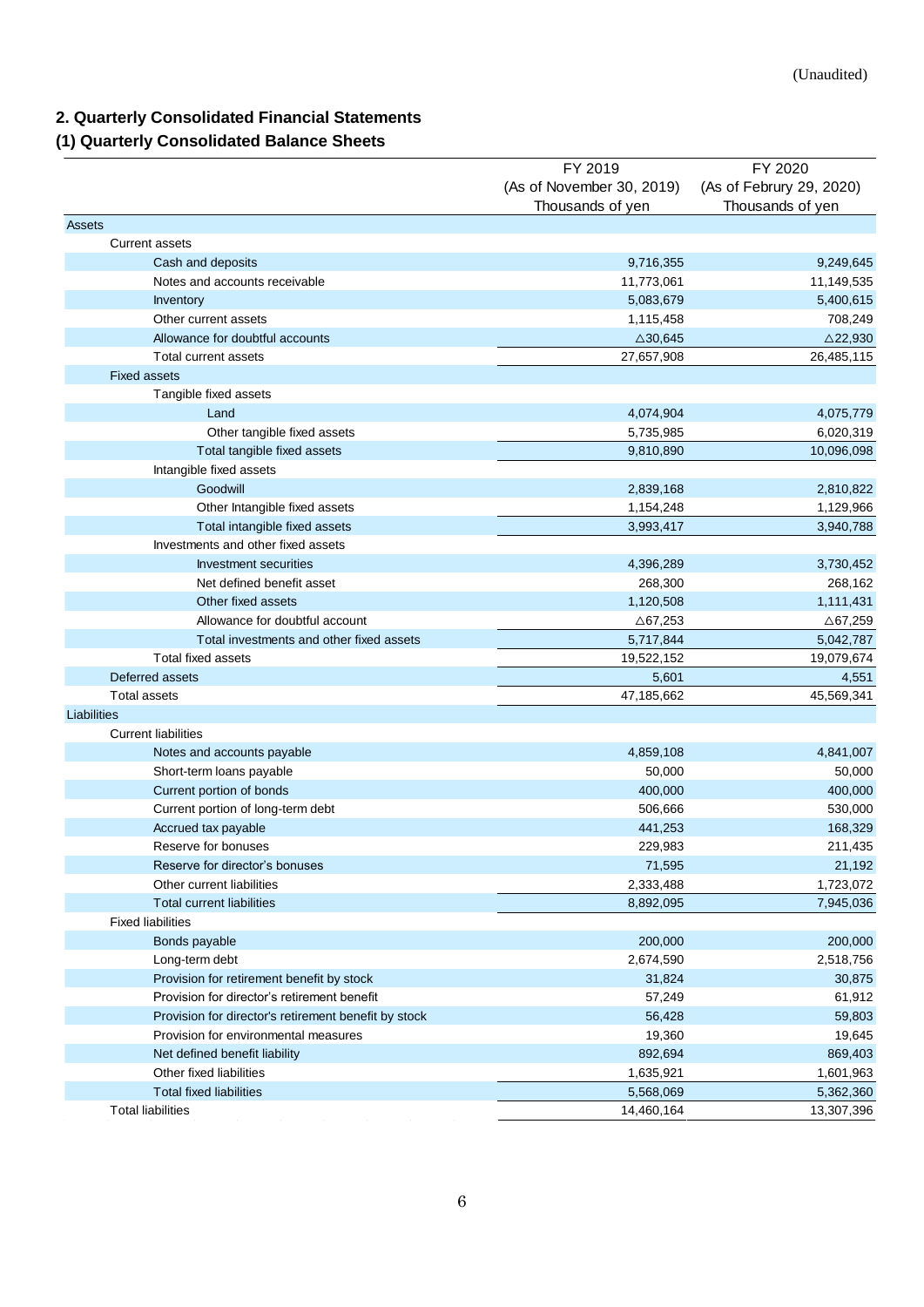|                                                       | FY 2019                   | FY 2020                  |  |
|-------------------------------------------------------|---------------------------|--------------------------|--|
|                                                       | (As of November 30, 2019) | (As of Februry 29, 2020) |  |
|                                                       | Thousands of yen          | Thousands of yen         |  |
| <b>Net Assets</b>                                     |                           |                          |  |
| Shareholders' equity                                  |                           |                          |  |
| Capital                                               | 3,532,492                 | 3,532,492                |  |
| Capital surplus                                       | 3,503,243                 | 3,507,603                |  |
| Retained earnings                                     | 26,072,687                | 25,879,133               |  |
| Treasury stock                                        | $\triangle$ 2,222,696     | $\triangle$ 2,227,056    |  |
| Total shareholders' equity                            | 30,885,726                | 30,692,171               |  |
| Other comprehensive income                            |                           |                          |  |
| Valuation difference on available-for-sale securities | 1,185,435                 | 710,407                  |  |
| Deferred gains or losses on hedges                    | 946                       | $\triangle$ 390          |  |
| Difference in revaluation of land                     | 451,115                   | 451,115                  |  |
| Foreign currency translation adjustment               | 170,300                   | 374,397                  |  |
| Remeasurement of defined benefit plans                | $\triangle$ 25,723        | $\triangle$ 23,350       |  |
| Total other comprehensive income                      | 1,782,074                 | 1,512,180                |  |
| Subscription rights to shares                         | 57,697                    | 57,592                   |  |
| Minority interests                                    |                           |                          |  |
| Total net assets                                      | 32,725,498                | 32,261,944               |  |
| Total liabilities and net assets                      | 47,185,662                | 45,569,341               |  |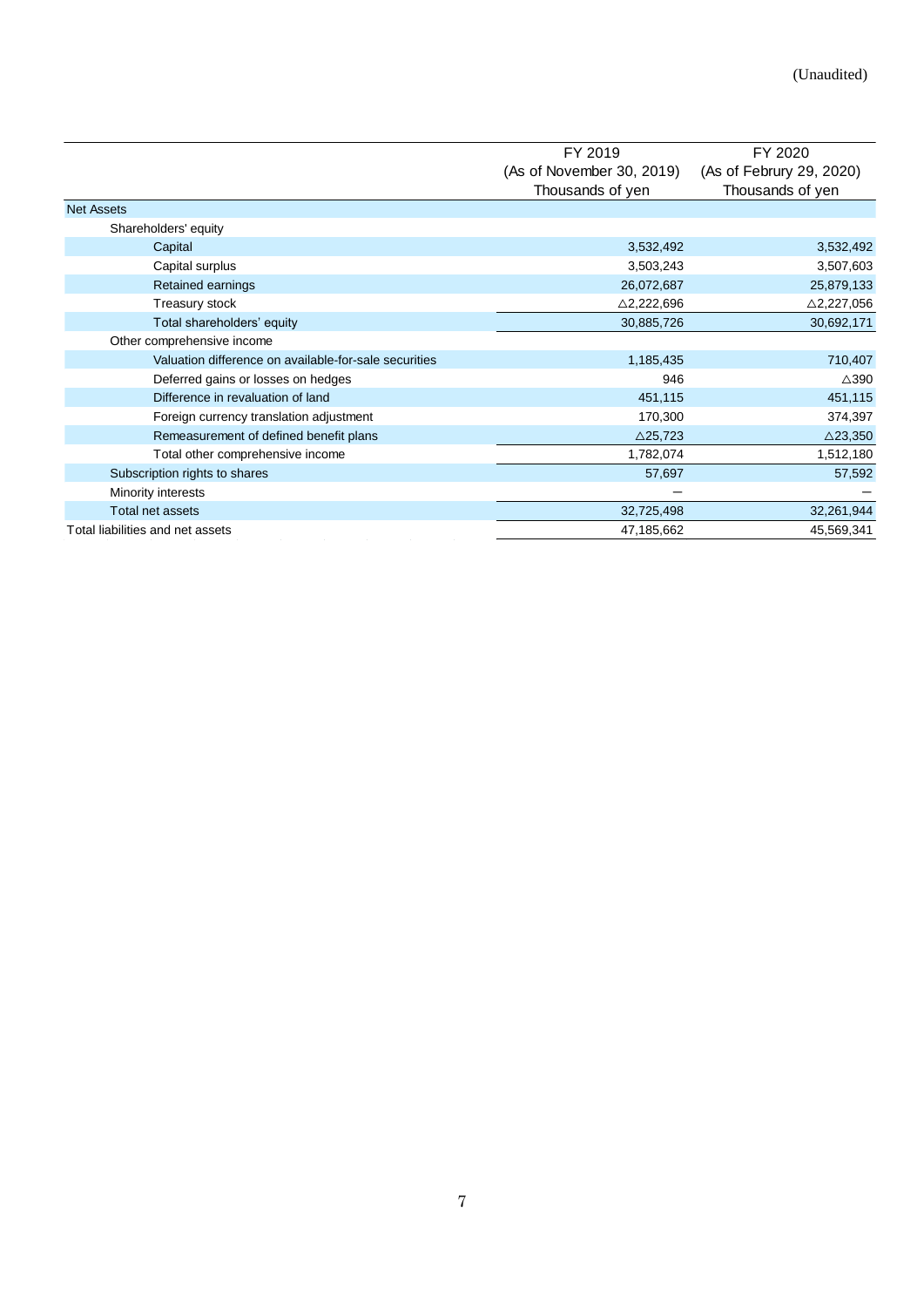## <span id="page-7-0"></span>**(2) Quarterly Consolidated Statements of Income and Consolidated Statements of Comprehensive Income**

Quarterly Consolidated Statements of Income

The First Quarter accounting period

|                                                        | FY 2019            | FY 2020                                             |  |
|--------------------------------------------------------|--------------------|-----------------------------------------------------|--|
|                                                        |                    | (December 1, 2018 through (December 1, 2019 through |  |
|                                                        | Februry 28, 2019)  | Februry 29, 2020)                                   |  |
|                                                        | Thousands of yen   | Thousands of yen                                    |  |
| Net sales                                              | 11,145,908         | 11, 171, 357                                        |  |
| Cost of sales                                          | 8,073,510          | 8,236,318                                           |  |
| Gross profit                                           | 3,072,398          | 2,935,039                                           |  |
| Total selling, general and administrative expense      | 2,701,600          | 2,598,468                                           |  |
| Operating Income                                       | 370,798            | 336,571                                             |  |
| Non-operating income                                   |                    |                                                     |  |
| Interest received                                      | 5,775              | 4,822                                               |  |
| Dividends received                                     | 8,769              | 10,672                                              |  |
| Rent on real estate                                    | 12,541             | 16,520                                              |  |
| Equity in earnings of affiliates                       | 10,799             | 11,556                                              |  |
| Insurance income                                       | 12,994             |                                                     |  |
| Other non-operating income                             | 8,023              | 4,036                                               |  |
| Total non-operating income                             | 58,904             | 47,609                                              |  |
| Non-operating expenses                                 |                    |                                                     |  |
| Interest paid                                          | 1,772              | 3,688                                               |  |
| Cash discount on sales                                 | 21,317             | 19,743                                              |  |
| Foreign Exchange Loss                                  | 27,337             | 27,064                                              |  |
| Others non-operating expense                           | 31,909             | 27,472                                              |  |
| Total non-operating expense                            | 82,336             | 77,969                                              |  |
| Ordinary Income                                        | 347,365            | 306,211                                             |  |
| Extra ordinary income                                  |                    |                                                     |  |
| Gains on sales of fixed assets                         | 29                 | 408                                                 |  |
| Gain on reversal of subscription rights to shares      | $\qquad \qquad -$  | 105                                                 |  |
| Total extra ordinary income                            | 29                 | 513                                                 |  |
| Extra ordinary loss                                    |                    |                                                     |  |
| Loss on disposal of fixed assets                       | 2,769              | 1,994                                               |  |
| Loss on sales of golf club memberships                 |                    | 1,080                                               |  |
| Loss on valuation of golf club membership              |                    | 5,374                                               |  |
| Loss of business restructuring                         | 1,046              |                                                     |  |
| Total extra ordinary loss                              | 3,815              | 8,448                                               |  |
| Net income before taxes and other adjustment           | 343,579            | 298,276                                             |  |
| Corporate, inhabitant and business taxes               | 161,831            | 154,369                                             |  |
| Adjustments to corporate and other taxes               | $\triangle$ 28,690 | $\triangle$ 25,132                                  |  |
| Total income taxes                                     | 133,140            | 129,236                                             |  |
| Net income                                             | 210,439            | 169,039                                             |  |
| Profit(Loss) attributable to non-controlling interests |                    |                                                     |  |
| Profit(Loss) attributable to owners of parent          | 210,439            | 169,039                                             |  |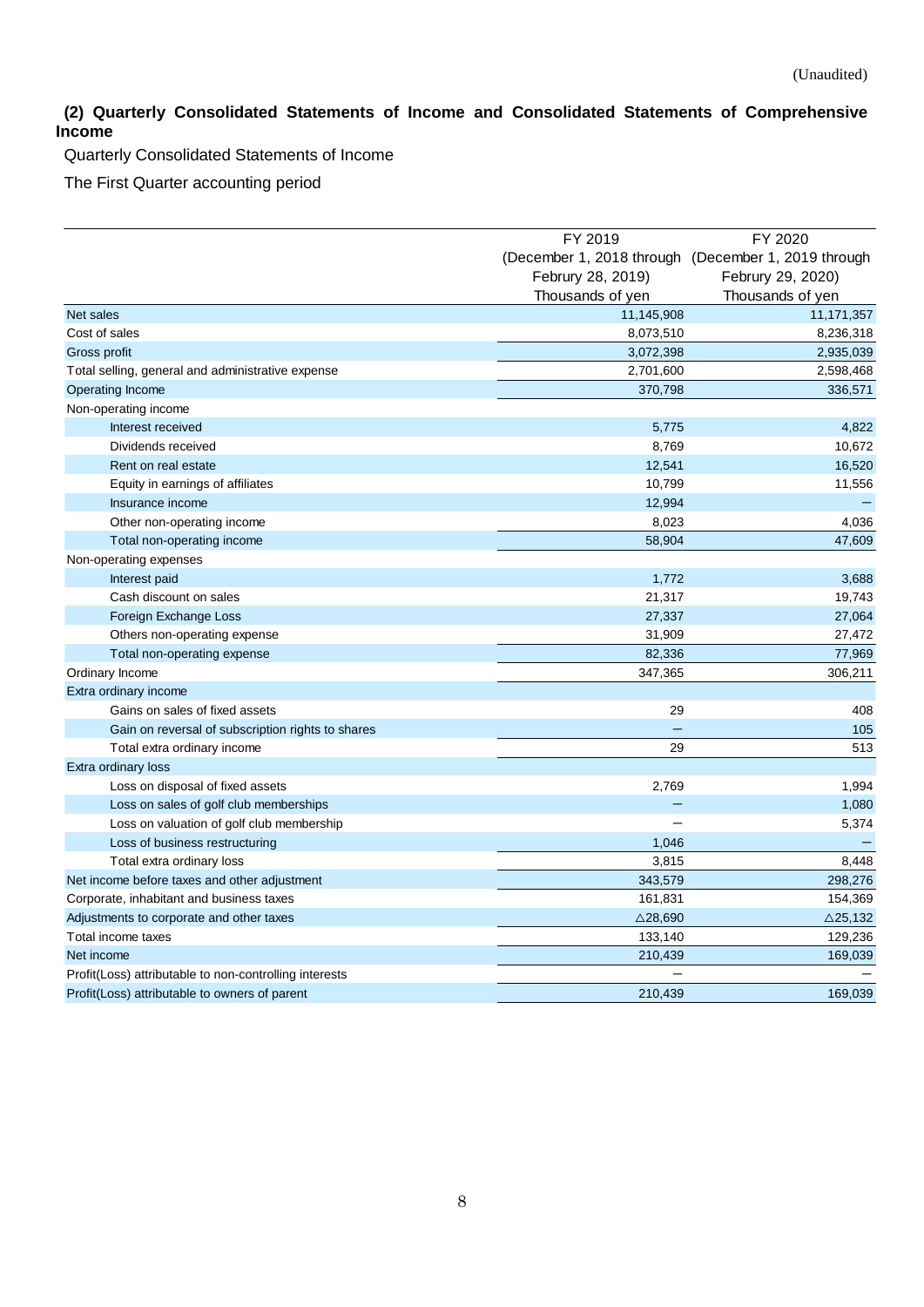## Quarterly Consolidated Statements of Comprehensive Income

# The First Quarter accounting period

|                                                                                  | FY 2019                   | FY 2020                   |
|----------------------------------------------------------------------------------|---------------------------|---------------------------|
|                                                                                  | (December 1, 2018 through | (December 1, 2019 through |
|                                                                                  | Februry 28, 2019)         | Februry 29, 2020)         |
|                                                                                  | Thousands of yen          | Thousands of yen          |
| Net Income                                                                       | 210,439                   | 169,039                   |
| Other comprehensive income                                                       |                           |                           |
| Unrealized gain(loss) on available-for-sale securities                           | $\triangle$ 201,542       | $\triangle$ 475,027       |
| Deferred gains or losses on hedges                                               | $\triangle$ 193           | $\triangle$ 1,338         |
| Foreign currency translation adjustment                                          | $\triangle$ 219,738       | 204,096                   |
| Adjustments to retirement benefit                                                | 6,323                     | 2.372                     |
| Share of other comprehensive income of associates accounted for using equity met | 0                         |                           |
| Total other comprehensive income                                                 | $\triangle$ 415,150       | $\triangle$ 269,894       |
| Comprehensive income                                                             | $\triangle$ 204,711       | $\triangle$ 100,854       |
| (Breakdown)                                                                      |                           |                           |
| Comprehensive income attribute to the parent                                     | $\triangle$ 204,711       | $\triangle$ 100,854       |
| Comprehensive income attribute to the minority shareholders                      |                           |                           |